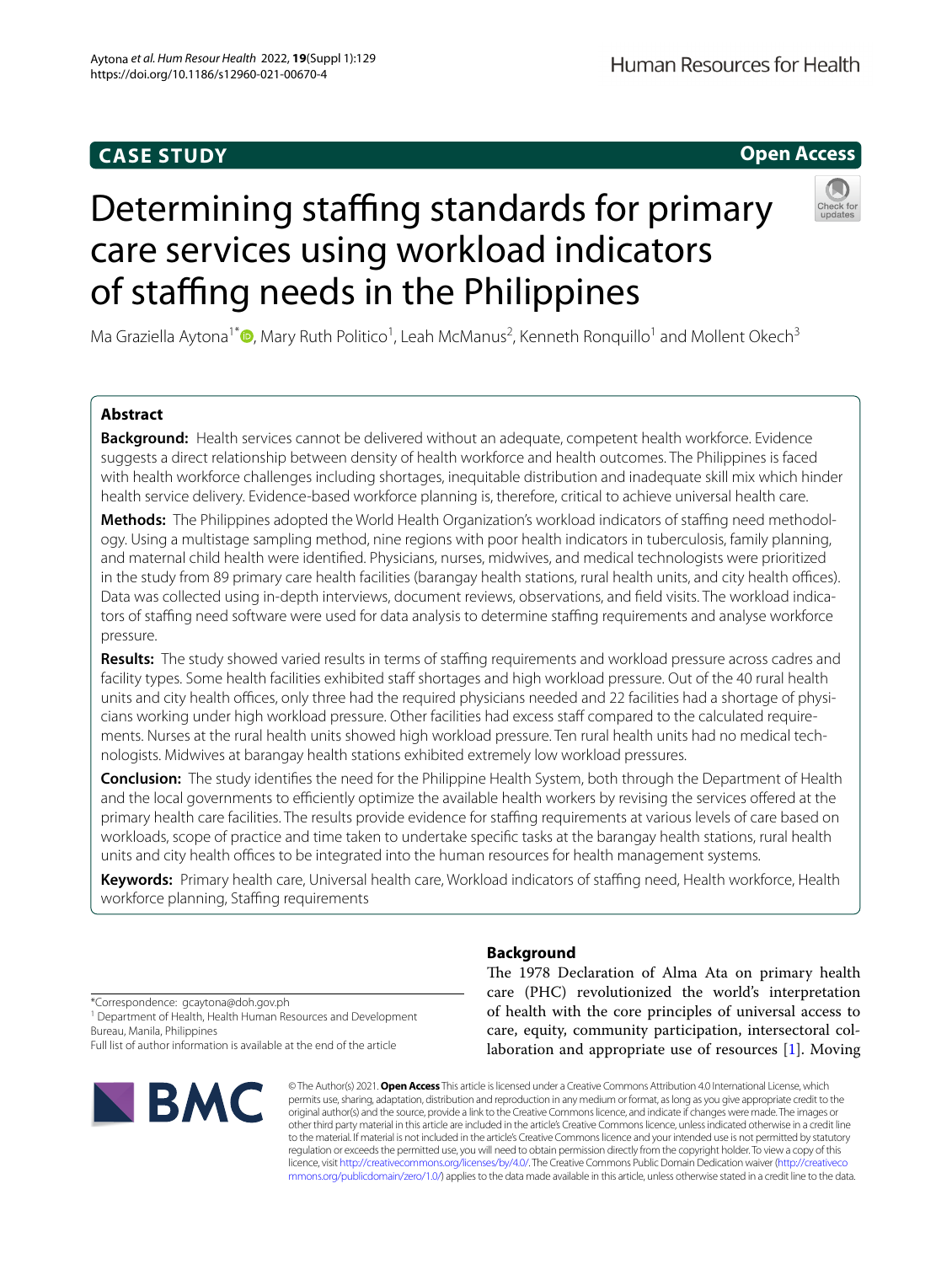forward, reforms towards Universal Health Coverage are hinged on strong primary care systems to provide essential health services to all.

The Philippines has a long history of PHC having adopted the approach in 1981 as a national strategy. This strategy relies heavily on the community through barangay health stations (BHS) that serve a population of 5,000 and rural health units  $(RHUs)/city$  health offices  $(CHOs)$ that serve a population of  $20,000$  [\[2](#page-13-1)]. The devolution of health services in 1991 mandated the management of primary care facilities at the barangay, city, or municipal levels to local governments units  $(LGU)$  [[3](#page-13-2)]. The DOH, on the other hand, sets the standards for primary care facilities, including their staffing. In addition to formal cadres of health workers under the primary care facility (e.g., physicians, nurses, and midwives), Barangay Health Worker (BHW) complement health services at the community level, acting as the frst point of contact between the healthcare system and the rest of the community [\[4](#page-13-3)].

In 2019, building upon successes in the past 30 years of health reforms, the Government of the Philippines signed the Universal Health Care (UHC) Law (Republic Act 11223) which provides a strong agenda for efective health workforce management in the country  $[5]$  $[5]$ . The UHC Law highlights the importance of the primary care approach and provides for the formulation and implementation of human resources for health (HRH) policies and plans that generate, recruit, retrain, regulate, retain, and reassess the health workforce based on population health needs [\[5\]](#page-13-4). UHC ensures that everyone has access to well-trained, culturally sensitive, and competent health workers. The best strategy for achieving this is by strengthening multidisciplinary teams at the primary health care level [[6–](#page-13-5)[8](#page-13-6)]. Key in this endeavour is the availability of competent and well-motivated health workers at the community level  $[9]$  $[9]$ . The Philippines, however, faces several HRH challenges. These challenges include a shortage of health workers, maldistribution, and an urban bias that causes most rural areas to be severely understafed. Some health workers are employed on a contractual basis, either by the government or development partners. This has negative consequences on retention and biases service provision towards specifc disease programs [\[10](#page-13-8)].

The HRH shortages and inequities in the Philippines translate to disparities in the provision of quality of health care services, impacting critical PHC services, such as Tuberculosis (TB) and family planning (FP) [[11](#page-13-9)]. TB remains one of the leading causes of morbidity and mortality despite sustained investments on the prevention, control and management by the government and partners. In 2016, the World Health Organization (WHO) reported that there were 260,000 projected cases in the country with 28,000 dying per year [[11](#page-13-9)]. The report further highlighted the emergence of multidrug-resistant TB and extensively drug-resistant TB across population groups have signifcantly increased. In addition, the 2017 Philippines National Demographic and Health Survey indicated the low uptake of FP services noting that one in every fve married Filipinas wishing to postpone their next birth or stop childbearing are not using contraceptive  $[12]$  $[12]$ . This is despite provisions in the Responsible Parenthood and Reproductive Health Law (Republic Act No. 10354) guaranteeing universal access to FP information in all public health facilities with emphasis in the primary care level facilities [[13\]](#page-13-11).

The UHC Law echoes the need for evidence-based planning for HRH at all levels of care with an emphasis on primary care. Evidence-based HRH planning provides the information necessary for mobilizing adequate resources based on these needs. Furthermore, it recognizes that having adequate staffing in health facilities requires critical consideration for HRH planning beyond the usual workforce to population ratios. [\[10](#page-13-8),  $14-16$  $14-16$ .

In response to this need to conduct evidence-based planning, the Philippine Department of Health (DOH), with support from the United States Agency for International Development (USAID) funded Human Resources for Health 2030 (HRH2030) Philippines Project implemented by Chemonics International, in 2019 used the World Health Organization's (WHO) Workload Indicators of Staffing Need (WISN) methodology with a focus on the four most prevalent cadres, namely, nurses, midwives, physicians and medical technologists in primary care health facilities in selected regions of the country. While the DOH and other stakeholder conducted workforce analysis studies in the past using population and health worker densities, this study was the frst in the Philippines to adopt the WISN methodology step by step to provide evidence for staffing requirements for the country's context. The WISN methodology ofers an objective and scientifc method to estimate health workforce requirements based on actual workloads, looking at both the health service and non-health service activities that are conducted by health workers using actual service statistics from the facility  $[17–21]$  $[17–21]$  $[17–21]$  $[17–21]$ . The WISN study allowed the DOH to conduct a thorough analysis of the workload of physicians, nurses, midwives, and medical technologists at BHS, RHUs/CHOs. The study resulted in the identification of staffing needs, as well as minimum and maximum staffing standards, for these cadres to carry out PHC and ultimately contribute to achieving UHC.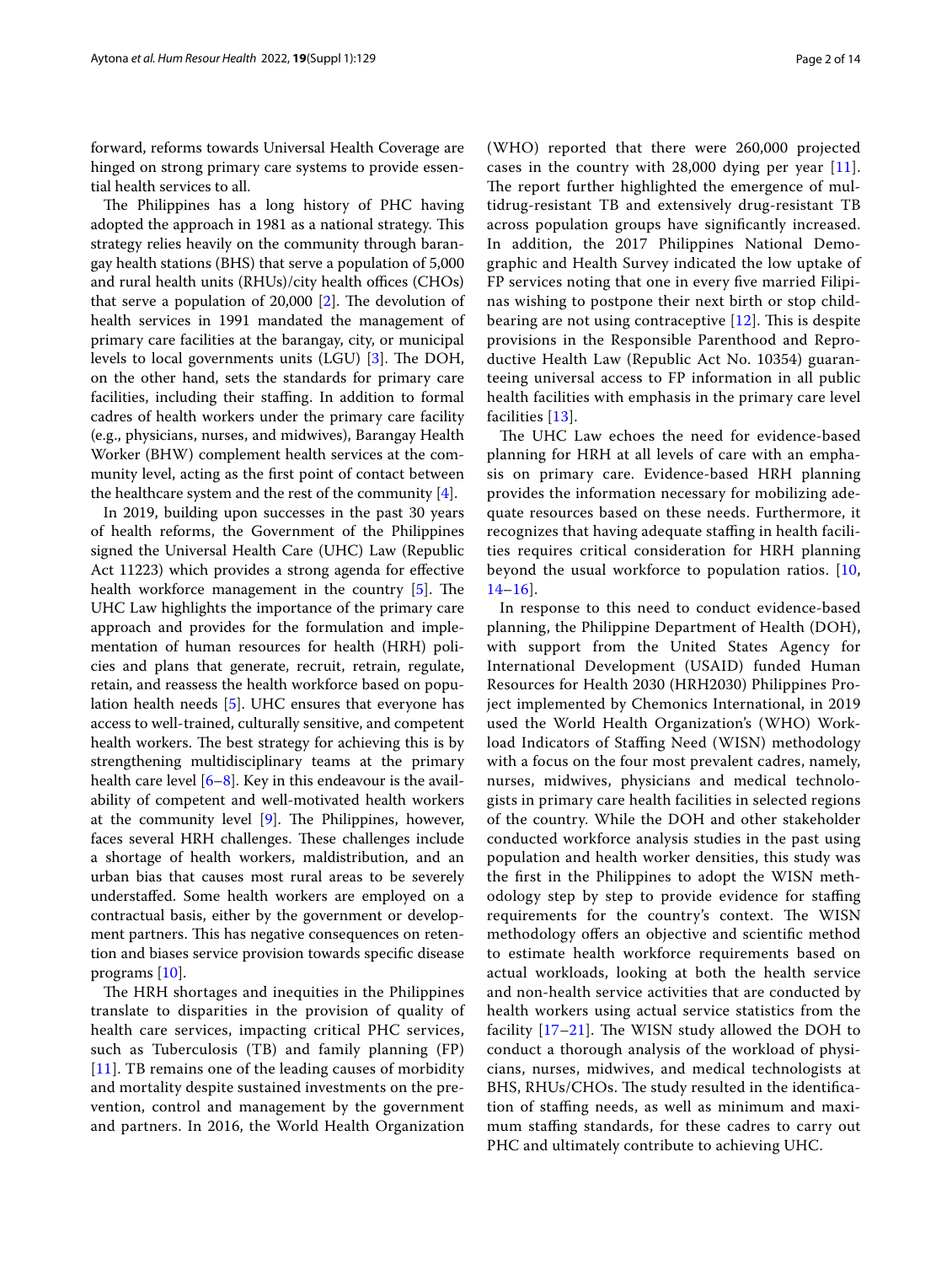# **Methods**

## **Study design**

The DOH and HRH2030 Philippines used a cross sectional study design to adopt the WISN methodology. The study included WISN variables, namely, the available working time, workload components (health services, support, and additional activities), service standards and the standard workloads for health service activities. Annual statistics for the year 2018 were used together with the existing staff for the four main cadres of focus in the selected health facilities.

## **Setting**

The study was set in the Philippines in the Luzon, Visayas and the Mindanao regions. Data collection was conducted from October 2018 to April 2019, while data analysis and report development were completed from April to July 2019. The study focused on services delivered by physicians, nurses, midwives, and medical technologists at BHS (49) and the RHUs/CHOs (40) that are managed by LGUs.

## **Working groups**

Three critical committees with specific roles to ensure accurate implementation, oversight and acceptable workload components and activity standards were established. The Steering Committee consisted of senior health managers and policy makers, chaired by the Undersecretary providing overall oversight and supervision for implementation. A national level technical task force (TTF) and three regional TTFs from the regions of focus were established. The national TTF consisted of representatives from the Health Human Resources Development Bureau (HHRDB) and other key offices within the DOH, selected key health workers from the four cadres and technical officers from the HRH2030 Philippines team. The national TTF was trained to ensure that they acquired skills and knowledge on how to use the WISN tool manually and electronically. The national TTF subsequently trained the regional TTFs. As the critical team to logically ensure implementation of the WISN methodology was ingrained in the country, the members of the TTF undertook an oath of commitment to ensure WISN was implemented logically and successfully as per the WHO guidelines. Finally, the last group formed was the expert working groups (EWG). The four EWGs consisted of experienced health workers from the four cadres of priority at all levels of care from both public and private health facilities. They underwent 3-day training on the WISN methodology. Their role was to establish realistic, reliable, and acceptable comprehensive workload components and activity standards based on actual and acceptable professional standards. To validate the workload components and activity standards developed by the EWG, a separate group made of up of the four cadres was formed to validate the workload components and it included representatives from the regulatory councils, professional associations and health training institutions.

## **Sampling design, size, and procedure**

Using a multistage sampling method, nine regions of the Philippines were identifed with poor health indicators in maternal child health, FP and TB as reported by 2017 health statistics. The regions cut across the urban, rural, and geographically isolated and disadvantaged areas (GIDA) with a proportional representation from the three major island groups of Luzon, Visayas, and Mindanao. In the second phase of selection, DOH regional offices provided a list of facilities, where 49 BHSs and 40 RHUs/CHOs were randomly selected from to form part of the study.

## **Data collection and analysis**

Considering that the existing health information system did not gather all the data as established by the EWG during the development of the workload components, there was a deliberate need to collect specifc data from the health facilities. A team of trained data collectors which included some members of the EWG and national and regional TTF visited the facilities and collected data using pre-developed Excel sheets to gather monthly health services statistics for the year 2018. Before data collection, the data collection team paid courtesy calls to the Provincial Health Offices. The offices served as the entry points to the health facilities and provided preliminary information on the health sector and staff records in the province. The Human Resources Officers provided information on the staff establishments, authorized and unauthorized leaves and actual hours worked per day and days taken for training or other reasons. They also shared other health systems issues that were relevant to the WISN process. Data for all the three workload groups were collected for the specifc cadres in the various service areas in the health facility. The raw data was entered in the master Excel sheet, validated by team leaders, and fnally uploaded into the WISN software to produce reports per facility and by cadre in web archive transformation fles for further analysis.

# **Limitations**

There were some limitations to the study which included the sample size selection considering the overall number of facilities in the country and funding restrictions that prescribed the scope. In addition, there were gaps in data availability in the health facilities, while some data were aggregated for annual service statistics conducted by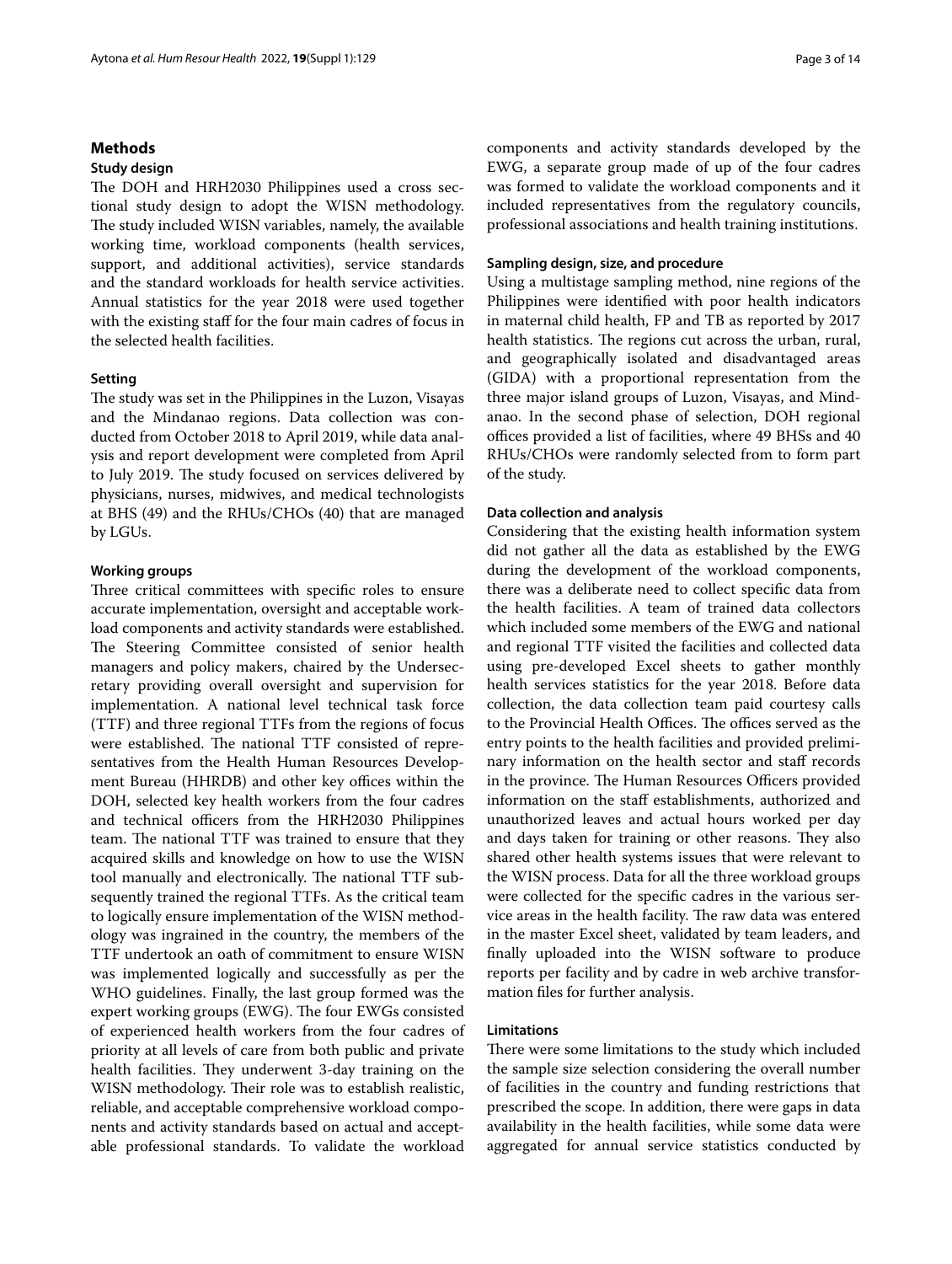| Table 1 Available working time for four cadres in a F |                                  |               | Rural Health Unit |                    |                                       |                                                     |                 |      |
|-------------------------------------------------------|----------------------------------|---------------|-------------------|--------------------|---------------------------------------|-----------------------------------------------------|-----------------|------|
| Cadre                                                 | Working Days Working<br>per Week | Hours per Day | Annual<br>Leave   | Holidays<br>Public | Notice Leave<br>Sick Leave Special/No | Training Days AWT in Weeks AWT in Days AWT in Hours |                 |      |
| hysicians                                             |                                  |               |                   |                    |                                       | 46.6                                                | 233             | 1864 |
| urse                                                  |                                  |               |                   |                    |                                       | 43.6                                                | $\frac{8}{218}$ | 1744 |
| <i><b>Nidwives</b></i>                                |                                  |               |                   |                    |                                       | 48.8                                                | 244             | 952  |
| Medical Technologist                                  |                                  |               |                   |                    |                                       | 46.4                                                | 232             | 1856 |

<span id="page-3-0"></span>Table 1 Available working time for four cadres in a Rural Health Unit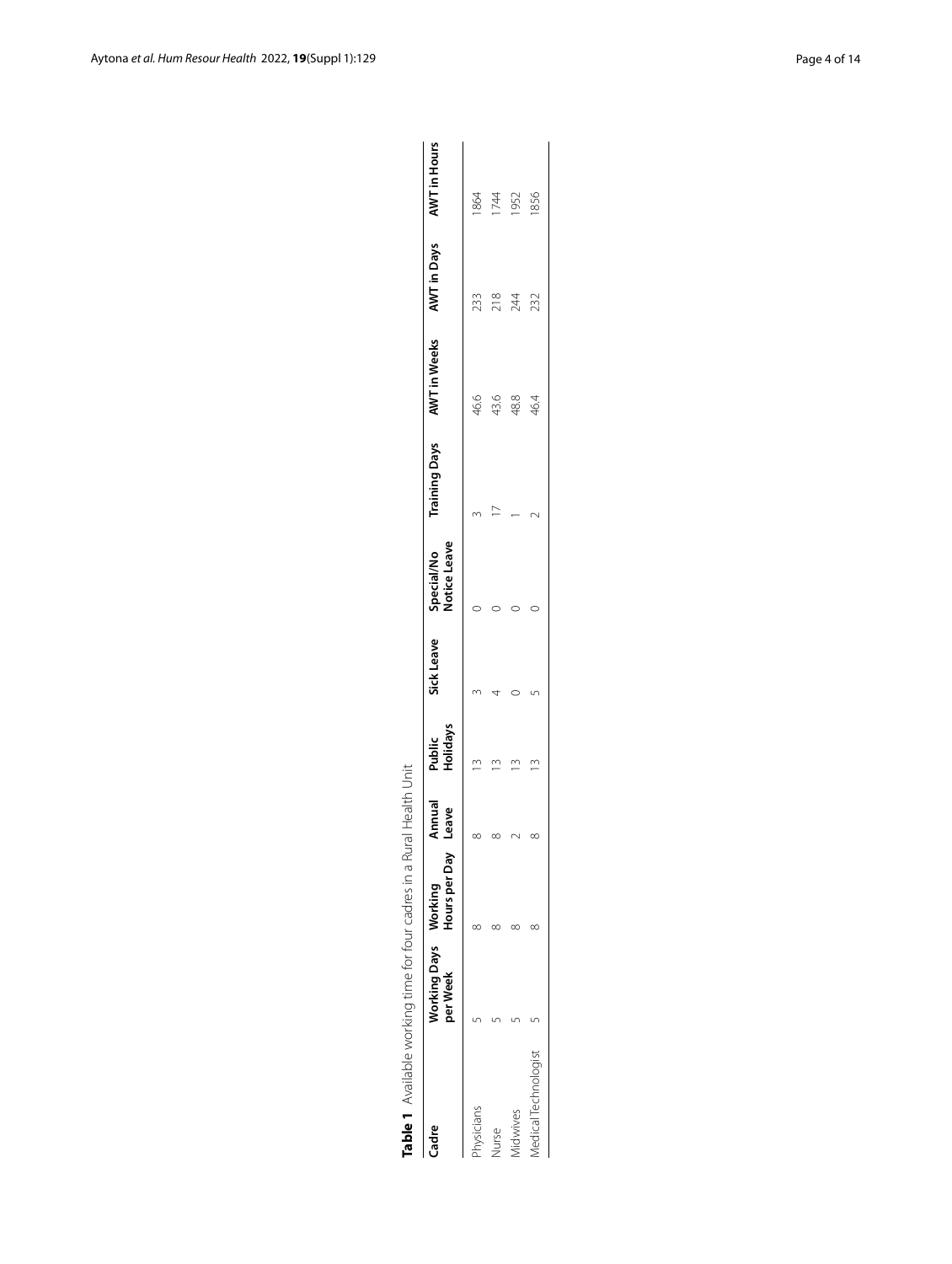different cadres. These were mitigated by triangulating data sources, further interviews, and expert opinion.

## **Results**

# **Trends in available working time**

The study first calculated the available working time (AWT) for each of the cadres in the various facilities. AWT can difer from one facility to the other. Table [1](#page-3-0) shows an example of an RHU AWT for four cadres. The nurse has 1744 h in a year, 1856 h for a medical technologist, 1864 for a physician and 1952 h for the midwife being the highest. In this facility, the nurse was out of the workplace for training for 17 days, while the other cadres took less than 5 days out of work due to training.

## **Workload group and activity standards per cadre**

The study provides results based on the three workloads groups for physicians, nurses, midwives and medical technologists providing PHC services at the BHSs and RHUs/CHOs in the Philippines context. Tables [2,](#page-5-0) [3](#page-6-0), [4](#page-7-0) and [5](#page-7-1) annexed provide the workload components for health services, support and additional activities. In addition, included in the tables are the activity standards and allowance factors for each of the cadres. For example, a workflow in an RHU/CHO is provided. A patient visits an RHU/CHO with symptoms of dengue fever; the nurse spends 13 min assessing the patient by welcoming, registering, taking vital signs and taking history before sending the patient over to the physician for examination. The physician in turn examines the patient during consultation that takes 16 min before ordering a confrmatory test to be conducted by a medical technologist in the laboratory. In the laboratory, the medical technologist spends 10 min conducting a dengue rapid test and interprets the results before sending the patient back to the doctor for prescription which is fnally administered by the nurse. This is an indication of how the skill mix supports the health interventions.

## **Stafng requirements calculated**

The 2018 annual service statistics were collected from the BHSs and RHUs/CHOs uploaded and analysed using the WISN software to determine staffing requirements for the specific facilities. The results were provided as differences and ratios. Table [6](#page-8-0) provides a summary of computed required staffing per cadre in each of the BHS with midwives. The differences show shortages, excesses, and balances, while the ratios show the levels of workload pressure whether high or low.

At the BHSs, results on stafng difered across the cadres. Some facilities exhibited shortages, others balance between existing staff and calculated needs, while some facilities exhibited surpluses. The midwives did not

perform the full range of services for the level of care as provided for in the BHS package of services. Out of the 49 BHS, eight (16%) recorded shortages, 24 (49%) operated normally with enough staf, while 17 (34%) of the Barangays Health Stations registered staff surpluses.

Further results on staffing requirements for the RHUs/ CHOs are provided in the annex in Table [7](#page-9-0) annexed. Six (15%) of the RHUs/CHOs registered staffing shortages, none operated at normal levels with sufficient staff and 34 (85%) health facilities recorded staff surpluses. A total of 10 RHUs/CHOs in the study had no medical technologists.

## **Workload pressure**

The workload pressure for each of the cadres was examined (see Fig. [1](#page-11-0)). Using the WISN diference and ratio, a staff difference 0 and ratio of 1.00 was rated as having normal workload pressure. In circumstances, where staf required showed a diference of -1 and ratio of 0.50, the workload pressure was rated as high and where the staf diference was less by 2 and above with a WISN ratio of -2.00, the workload pressure was rated as very high. Where staff calculated was more than the required by 1, 2 3 and above, workload pressures ranged between low, very low and extremely low, respectively. In all the 49 Barangay health stations, 57% of the midwives functioned at extremely low workload pressures. On the other hand, 20% exhibited low and very low workload pressures, 18% experienced high and very high workload pressures, while only 4% of the midwives operated at normal workload pressures.

At the RHUs, the situation was similar with midwives recording extremely low workload pressure at 44%, followed by nurses at 48% and medical technologists at 67% Physicians registered 8% extremely low workload pressures.

## **Workload analysis across all workload groups**

The study also looked at how the health workers spent their AWT across health service activities, support and additional activities (see Fig.  $2$ ). The findings show that RHU medical technologists, midwives and nurses spend about 20% of time in support activities, with physicians spending 18% of their time on individual activities. Midwives at BHS also spent nearly 38% of their time on support and individual activities, leaving only 62% for health services, in contrast to the Nurses 86% of time spent on health services.

Results demonstrated many trends in provision of services which impacted workload. There were differences in services ofered at the same levels of care, or PHC services being referred to level one hospital, despite the Philippines having a prescribed package of health services for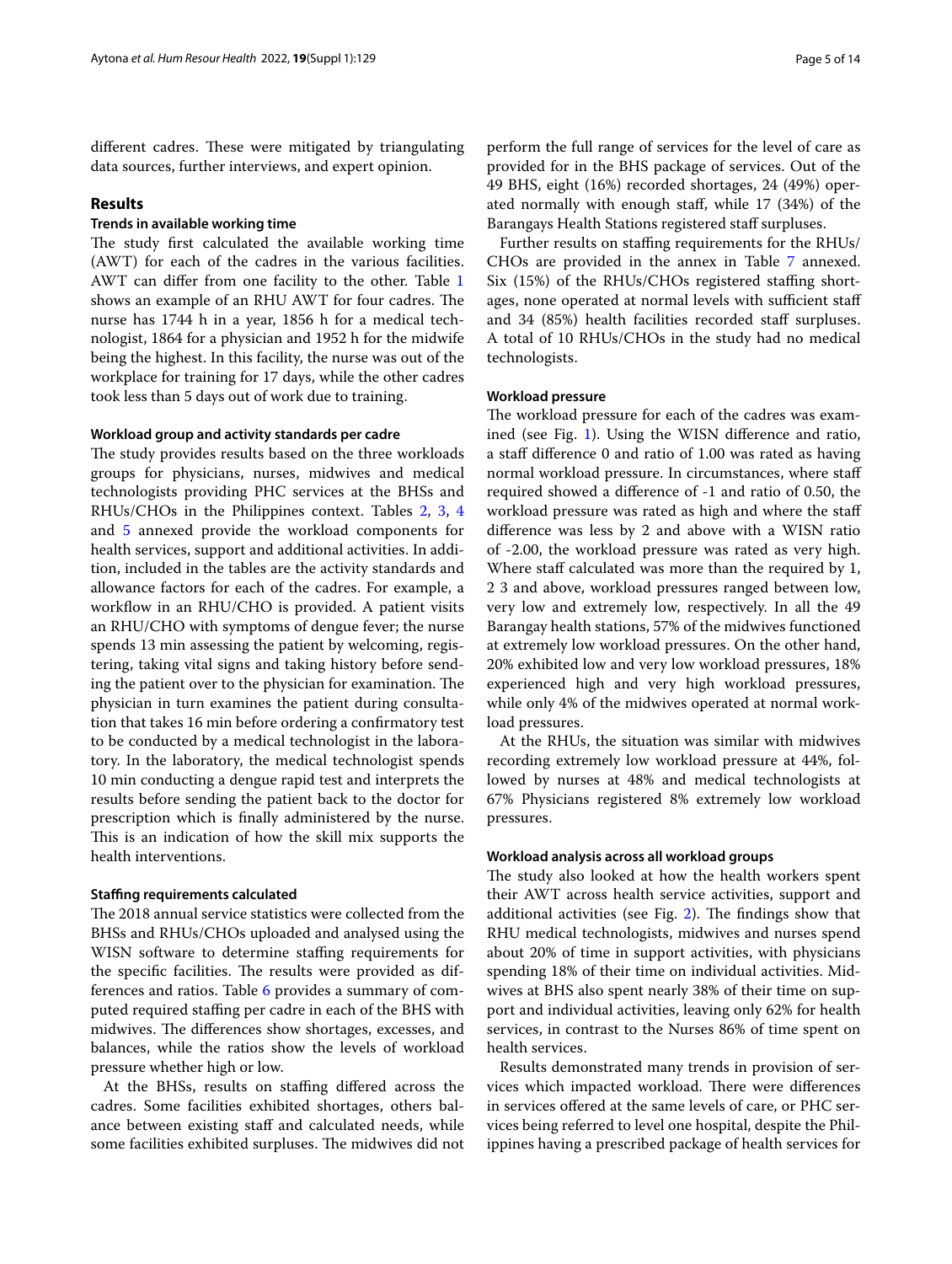<span id="page-5-0"></span>**Table 2** Workload components and activity standards for medical technologists

| <b>Workload Group 1: Health Service Activities</b>                                                             | <b>Activity standard</b>                                       |
|----------------------------------------------------------------------------------------------------------------|----------------------------------------------------------------|
| Complete blood count-automated                                                                                 | 9 min/sample                                                   |
| Complete blood count-manual                                                                                    | 25 min/sample                                                  |
| ABO and Rh blood typing                                                                                        | 10 min/sample                                                  |
| Fasting blood sugar                                                                                            | 33 min/sample                                                  |
| Oral glucose tolerance test (OGTT)                                                                             | 123 min/sample                                                 |
| Cholesterol                                                                                                    | 9 min/sample                                                   |
| Creatinine (serum/urine)                                                                                       | 9 min/sample                                                   |
| Lipid profile                                                                                                  | 9 min/sample                                                   |
| Triglycerides                                                                                                  | 9 min/sample                                                   |
| Dengue rapid                                                                                                   | 10 min/sample                                                  |
| Hepatitis B antigen rapid                                                                                      | 10 min/sample                                                  |
| Hepatitis B (AHBS)-automated                                                                                   | 9 min/sample                                                   |
| Hepatitis BHBc-automated                                                                                       | 9 min/sample                                                   |
| Hepatitis B IgG                                                                                                | 9 min/sample                                                   |
| HIV-automated                                                                                                  | 29 min/sample                                                  |
| HIV rapid                                                                                                      | 31 min/sample                                                  |
| Rapid syphilis                                                                                                 | 10 min/sample                                                  |
| Pap smear staining                                                                                             | 33 min/sample                                                  |
| Acid fast bacilli                                                                                              | 29 min/sample                                                  |
| Urinalysis-automated                                                                                           | 4 min/sample                                                   |
| Urinalysis-manual                                                                                              | 8 min/sample                                                   |
| Faecalysis                                                                                                     | 23 min/sample                                                  |
| <b>Workload Group 2: Support Activities</b>                                                                    | <b>Activity Standard</b>                                       |
| Internal quality control (IQC)                                                                                 | 30 min/day                                                     |
| Calibration of laboratory equipment                                                                            | 20 min/day                                                     |
| Inventory management                                                                                           | 1 h/month                                                      |
| Technical Evaluation of New Equipment                                                                          | 3 h/year                                                       |
| Validation of test parameters                                                                                  | 8 h/year                                                       |
| Advocacy lecture                                                                                               | 2 h/week                                                       |
| Mobile blood collection                                                                                        | 6 h/year                                                       |
| External quality control                                                                                       | 1 h/month                                                      |
|                                                                                                                |                                                                |
|                                                                                                                |                                                                |
|                                                                                                                |                                                                |
|                                                                                                                | Number of staff per additional activity varied<br>per facility |
| Registration of health certificates                                                                            | 1 h/day                                                        |
| Management meetings and review                                                                                 | 4 h/month                                                      |
| Supervision of staff                                                                                           | 30 min/day                                                     |
| Orientation new staff                                                                                          | 2 h/year                                                       |
| Documentary requirements for License to Operate                                                                | 30 min/year                                                    |
| Monthly reports                                                                                                | 1 h/month                                                      |
| <b>Billing forms</b>                                                                                           | 30 min/month                                                   |
| Quality manual review                                                                                          | 2 h/year                                                       |
| Research                                                                                                       | 2 h/month                                                      |
| Departmental meetings<br>Continuous professional development<br><b>Workload Group 3: Additional Activities</b> | 2 h/month<br>5 days/year<br><b>Activity standard</b>           |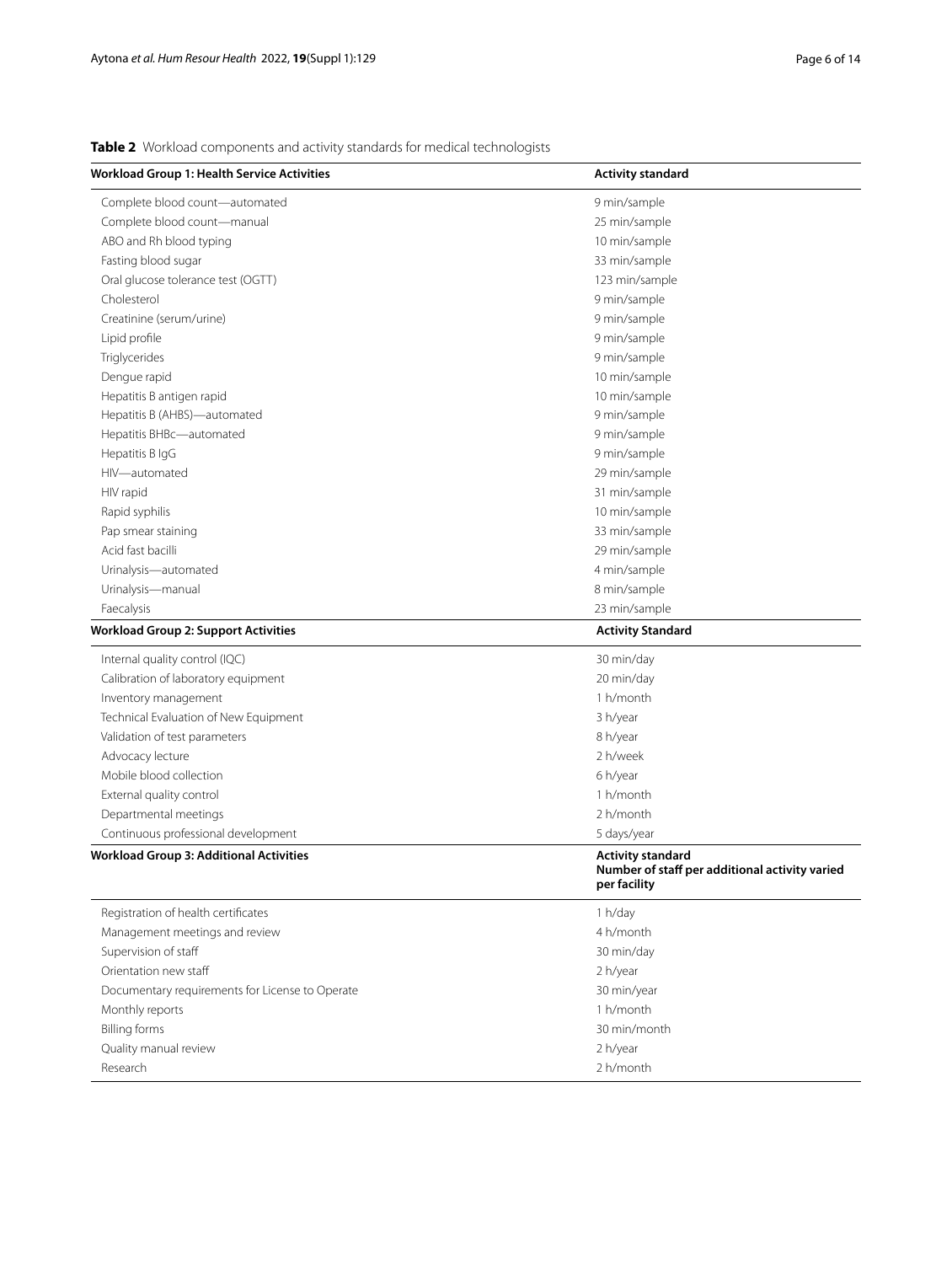<span id="page-6-0"></span>**Table 3** Workload components and activity for physicians

| <b>Workload Group 1: Health Service Activities</b> | <b>Activity standard</b>                                                                   |
|----------------------------------------------------|--------------------------------------------------------------------------------------------|
| Consultations                                      | 16 min/patient                                                                             |
| Minor surgical procedures                          | 30 min/patient                                                                             |
| Referrals                                          | 9 min/patient                                                                              |
| Family planning—bilateral tubal ligation (BTL)     | 30 min/patient                                                                             |
| Family planning-vasectomy                          | 30 min/patient                                                                             |
| <b>Workload Group 2: Support Activities</b>        | <b>Activity standard</b>                                                                   |
| Workload Group 2: Support Activities               | Activity standard                                                                          |
| Health education                                   | 2 h/month                                                                                  |
| Departmental meetings                              | 2 h/month                                                                                  |
| Continuing professional development                | 8 days/year                                                                                |
| Outreach program (medical mission)                 | 8 h/month                                                                                  |
| Issuance of documents and medicolegal management   | 8 h/month                                                                                  |
| <b>Workload Group 3: Additional Activities</b>     | <b>Activity standard</b><br>Number of staff per additional activity varied<br>per facility |
| Staff supervision                                  | 30 min/day                                                                                 |
| Trainee supervision                                | 2 h/week                                                                                   |
| Administrative functions                           | 1 h/week                                                                                   |
| Interpretation and action on surveillance          | 2 h/week                                                                                   |

each level of care. The study also found that some health workers were regularly undertaking tasks that were not a part of their scopes of practice. In addition, overlapping and shifting of tasks among the health workers was seen. For example, FP services and immunizations were offered by the nurses, midwives or even the physicians. BHWs are also involved in offering selected FP services an indication of tasks being shared and shifted. In addition, results revealed that cadres, such as medical technologists hired by partners for TB programs only conducted TB diagnosis related activities.

## **Discussion**

Findings from this WISN study highlight the health workforce situation at the primary care facilities. The study results show that the health workers AWT difered for each of the cadres at the various facilities. For example, midwives spent more time in BHSs due to fewer days taken for leave, training, or other absences. It emerged that there were inequitable days for training for each of the cadres with the physicians having more days for training compared to their other colleagues. The lack of a coordinated approach and weak supervision and management of health worker training at the LGUs is likely to exacerbate HRH absences thus afecting access to services. While continuous training to update health worker skills is critical for both motivation and improving efectiveness it should be well distributed within the cadres to enhance productivity  $[22]$  $[22]$ . This finding supports rationale for ongoing efforts to apply innovative training approaches, such as use of eLearning to enhance competency of staff with less disruption in health service delivery.

The differences in services offered at the various BHSs and RHUs demonstrate that facilities are not ofering the prescribed standard package of services. Midwives mainly provided services, such as consultations for minor illnesses, selected maternal and child health services, such as FP, antenatal, postnatal care, and immunizations. Midwives have the clinical skills and scope of practice to undertake more services, but it was found they do not offer all services described by the BHS package of health services. Similarly, the medical technologists ofered very minimal services, focusing mainly on acid-fast bacilli testing, urinalysis and faecalysis, from a wide range of services they can offer. This finding provides evidence for the revision of the existing standard packages of services for health facilities to match the needs of communities. In other countries, WISN studies have been used to revise the services ofered at various levels of care in other countries [[23](#page-13-17), [24](#page-13-18)]. As such, the WISN study recommended to the Steering Committee that an update of the standard package of services for PHC was needed. By 2020, during the drafting of this manuscript, the DOH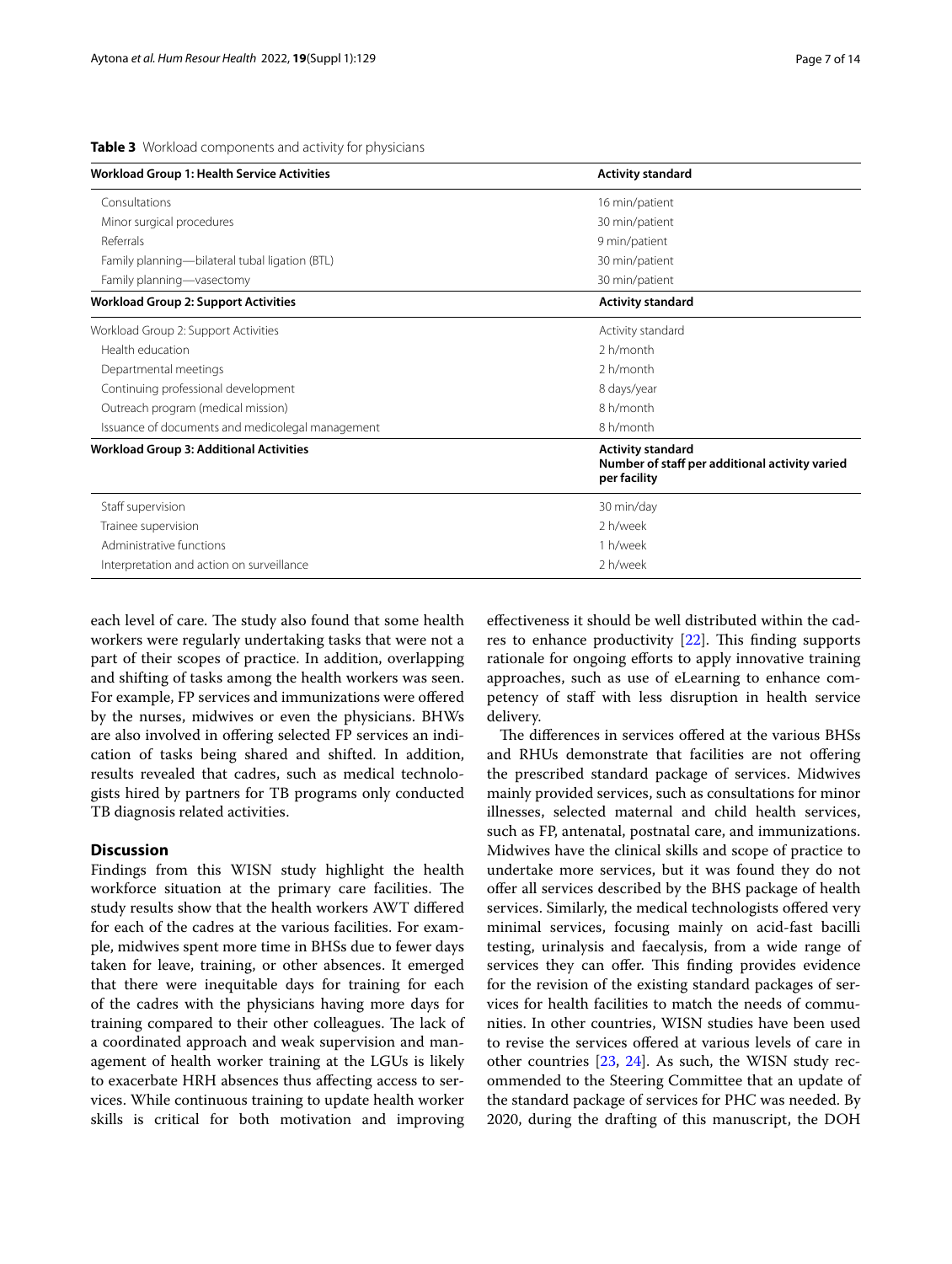<span id="page-7-0"></span>**Table 4** Workload components and standards for midwives

| <b>Workload Group 1: Health Service Activities</b> | <b>Activity standard</b>                                               |
|----------------------------------------------------|------------------------------------------------------------------------|
| Antenatal visits                                   | 39 min/client                                                          |
| Family planning-male condoms                       | 24 min/client                                                          |
| Family planning-injectables                        | 23 min/client                                                          |
| Family planning—intrauterine device (IUD)          | 53 min/client                                                          |
| Family planning-natural                            | 33 min/client                                                          |
| Family planning—implants                           | 44 min/client                                                          |
| Family planning-pills                              | 12 min/client                                                          |
| Normal spontaneous delivery                        | 99 min/patient                                                         |
| Newborn care                                       | 120 min/patient                                                        |
| Labor management                                   | 168 min/patient                                                        |
| Post-natal care                                    | 35 min/patient                                                         |
| Childcare/well baby clinic                         | 18 min/patient                                                         |
| Integrated management of childhood illness         | 22 min/patient                                                         |
| Visual inspection with acetic acid (VIA)           | 25 min/patient                                                         |
| Pap smear                                          | 20 min/patient                                                         |
| Rehabilitation of malnourished children            | 20 min/patient                                                         |
| Caesarean section (pre-operative care)             | 14 min/patient                                                         |
| <b>Workload Group 2: Support Activities</b>        | <b>Activity standard</b>                                               |
| Health education                                   | 30 min/day                                                             |
| Home visits                                        | 8 h/month                                                              |
| Staff meetings                                     | 2 h/month                                                              |
|                                                    |                                                                        |
| Continuous professional development                | 48 h/year                                                              |
| Medical missions                                   | 16 h/month                                                             |
| Housekeeping (5S) practice                         | 40 min/day                                                             |
| Mentoring of students                              | 12 h/week                                                              |
| <b>Workload Group 3: Additional Activities</b>     | <b>Activity standard</b><br>additional activity<br>varied per facility |
| Supervision of BHWs                                | I hour/day                                                             |
| Management meetings                                | Number of staff per<br>I hour/month                                    |
| Mass circumcision                                  | 8 h/year                                                               |

used the study results to inform development of the essential package of services for primary care facilities including staffing norms considering the WISN results.

High and extremely high workloads and pressure recorded in some facilities indicate staff shortages that may compromise quality of services provided. Other WISN studies have equally reported high pressure at various levels and cadres and recommended staff redistribution of health workers to facilities with high workloads [[25\]](#page-13-19). Recognizing that maximizing the potential of the health workforce is one of the policy orientations specifed in the UHC law, the WISN results provided evidence that resulted in defining staffing minimum and maximum requirements at primary care facilities as shown in Table [8](#page-12-0). The study found that a BHS requires a minimum of one midwife and maximum of two midwives as well

# <span id="page-7-1"></span>**Table 5** Workload components and standards for nurses

| <b>Workload Group 1: Health Service Activities</b>                                               | <b>Activity standard</b>                                                                      |
|--------------------------------------------------------------------------------------------------|-----------------------------------------------------------------------------------------------|
| Patient assessment                                                                               | 13 min/patient                                                                                |
| Nursing diagnosis and management                                                                 | 34 min/patient                                                                                |
| Minor surgical procedures                                                                        | 37 min/patient                                                                                |
| Wound care                                                                                       | 30 min/patient                                                                                |
| Administration of medication                                                                     | 20 min/patient                                                                                |
| Immunization                                                                                     | 12 min/patient                                                                                |
| External referral with escort                                                                    | 142 min/patient                                                                               |
| Internal referral/external referral without escoW-<br>orkload Group 1: Health Service Activities | 12 min/patient                                                                                |
| rt                                                                                               |                                                                                               |
| <b>Workload Group 2: Support Activities</b>                                                      | <b>Activity standard</b>                                                                      |
| Health teachings                                                                                 | 30 min/day                                                                                    |
| Home visits                                                                                      | 8 h/week                                                                                      |
| Reporting patient census                                                                         | 30 min/day                                                                                    |
| Staffing meetings                                                                                | 1 h/month                                                                                     |
| Community outreach programs                                                                      | 8 h/month                                                                                     |
| Group counselling                                                                                | 2 h/month                                                                                     |
| Continuing education program                                                                     | 2 h/month                                                                                     |
| <b>Workload Group 3: Additional Activities</b>                                                   | <b>Activity standard</b><br>Number of staff per<br>additional activity<br>varied per facility |
| Disease Surveillance                                                                             | 1 h/month                                                                                     |
| Supervision of staff                                                                             | 1 h/day                                                                                       |
| Staff scheduling                                                                                 | 1 h/week                                                                                      |
| Mentoring of students                                                                            | 1 h/week                                                                                      |
| Management meetings                                                                              | 2 h/month                                                                                     |
| Supervisor's monthly reports                                                                     | 1 h/month                                                                                     |
| Performance evaluation                                                                           | 2 h/year                                                                                      |
| Nursing audit                                                                                    | 2 h/month                                                                                     |
| Committee work                                                                                   | 3 h/month                                                                                     |

as a minimum of two nurses and a maximum of three nurses to ofer the wide range of services at these units. Similarly, RHUs/CHOs require a minimum of one and a maximum of two laboratory technologists. The RHUs/ CHOs also require two nurses and two midwives at the minimum and a maximum four nurses and midwives, respectively. Finally, RHUs/CHOs require a minimum of one and two maximum physicians.

Such results have been reported in WISN studies conducted in other countries that have expanded services in the community units as part of primary care  $[26-28]$  $[26-28]$  $[26-28]$ . Globally, countries are increasingly turning to community health workers, or BHWs in the Philippines, to extend health services to underserved areas [\[29\]](#page-13-22). During the study interviews, the researchers found that BHWs contributed to most of the workloads on PHC services captured in BHSs and some RHUs. Supporting and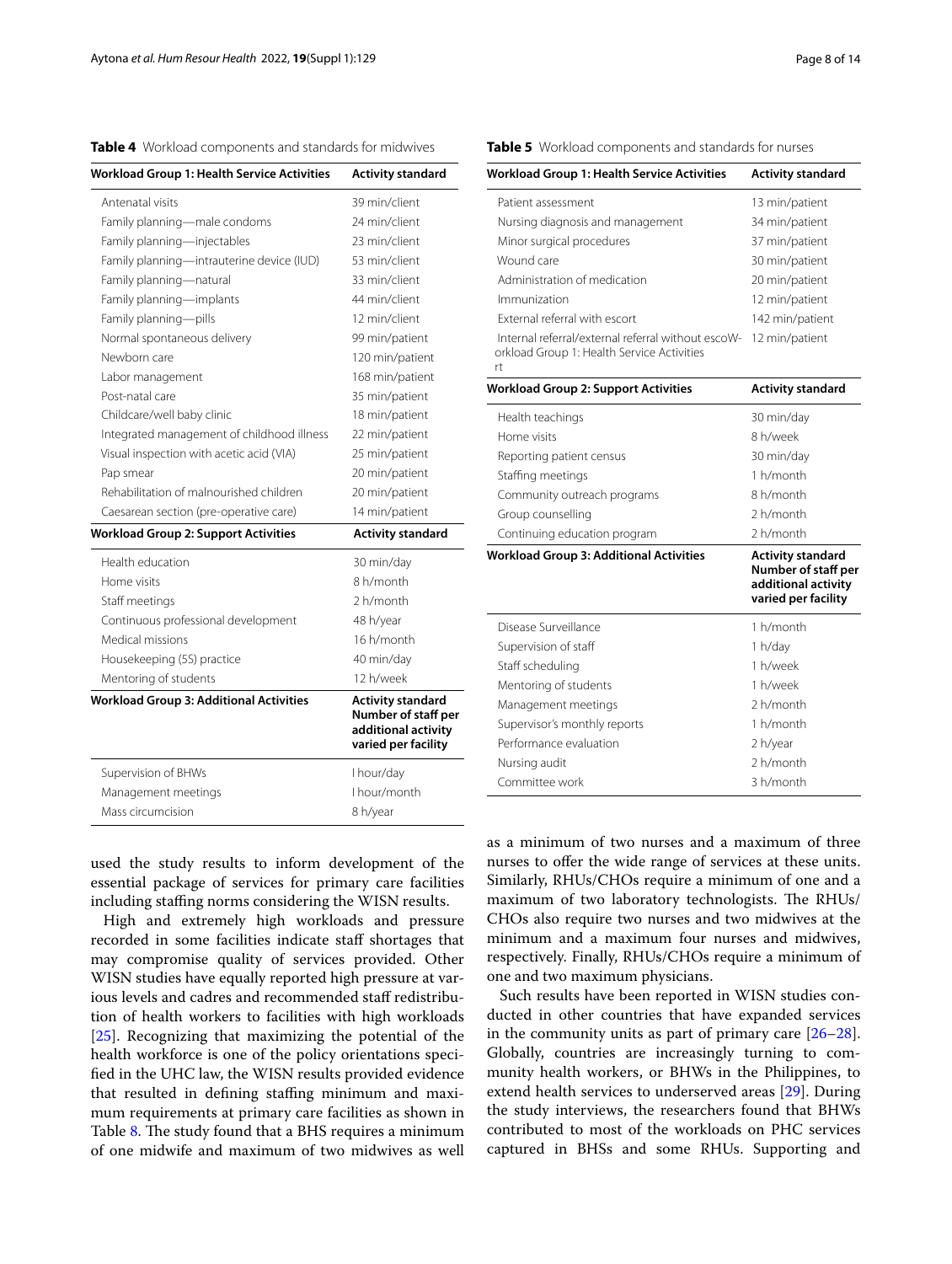<span id="page-8-0"></span>**Table 6** WISN calculated staffing requirements for midwives in barangay health stations

| <b>Facility</b>          | <b>Existing staff</b>                 | WISN<br>calculated<br>staff | <b>Difference</b>   | <b>WISN ratio</b> |
|--------------------------|---------------------------------------|-----------------------------|---------------------|-------------------|
| BHS <sub>1</sub>         | 1                                     | $\overline{2}$              | $-1$                | 0.50              |
| BHS <sub>2</sub>         | $\overline{2}$                        | 1                           | 1                   | 2.00              |
| $BHS_3$                  | 1                                     | 1                           | 0                   | 1.00              |
| $BHS_4$                  | 1                                     | 1                           | 0                   | 1.00              |
| $BHS_5$                  | 1                                     | $\overline{2}$              | $-1$                | 0.50              |
| BHS <sub>6</sub>         | 1                                     | $\overline{2}$              | $-1$                | 0.50              |
| $BHS_7$                  | 2                                     | 1                           | 1                   | 2.00              |
| BHS <sub>8</sub>         | 1                                     | 1                           | 0                   | 1.00              |
| BHS <sub>9</sub>         | 2                                     | $\overline{2}$              | 0                   | 1.00              |
| $BHS_{10}$               | 2                                     | $\overline{2}$              | 0                   | 1.00              |
| $BHS_{11}$               | 1                                     | 1                           | 0                   | 1.00              |
| $BHS_{12}$               | 3                                     | 3                           | 0                   | 1.00              |
| $BHS_{13}$               | 1                                     | 1                           | 0                   | 1.00              |
| $BHS_{14}$               | 1                                     | 1                           | 0                   | 1.00              |
| $BHS_{15}$               | 1                                     | 1                           | 0                   | 1.00              |
| $BHS_{16}$               | 1                                     | $\overline{2}$              | $-1$                | 0.50              |
| $BHS_{17}$               | 1                                     | $\overline{2}$              | $-1$                | 0.50              |
| $BHS_{18}$               | 1                                     | $\overline{2}$              | $-1$                | 0.50              |
| $BHS_{19}$               | 2                                     | $\overline{2}$              | 0                   | 1.00              |
| $BHS_{20}$               | 2                                     | $\overline{2}$              | 0                   | 1.00              |
| $BHS_{21}$               | $\overline{2}$                        | 1                           | 1                   | 2.00              |
| BHS <sub>22</sub>        | $\overline{2}$                        | 1                           | 1                   | 2.00              |
|                          | $\overline{2}$                        | $\overline{2}$              | 0                   | 1.00              |
| $BHS_{23}$<br>$BHS_{24}$ |                                       | $\overline{2}$              |                     |                   |
|                          | $\overline{2}$                        | $\overline{2}$              | 0<br>3              | 1.00              |
| $BHS_{25}$               | 5                                     |                             | 1                   | 2.50              |
| $BHS_{26}$               | $\overline{2}$                        | 1                           |                     | 2.00              |
| $BHS_{27}$               | $\overline{2}$                        | 1                           | 1                   | 2.00              |
| $BHS_{28}$               | $\overline{2}$                        | 1                           | 1                   | 2.00              |
| $BHS_{29}$               | $\overline{2}$                        | 1                           | 1                   | 2.00              |
| $BHS_{30}$               | $\overline{2}$                        | 1                           | 1                   | 2.00              |
| $BHS_{31}$               | $\overline{2}$                        | 1                           | 1                   | 2.00              |
| $BHS_{32}$               | 1                                     | 1                           | 0                   | 1.00              |
| $BHS_{33}$               | 1                                     | 1                           | 0                   | 1.00              |
| $BHS_{34}$               | 1                                     | 1                           | 0                   | 1.00              |
| $BHS_{35}$               | 1                                     | 1                           | 0                   | 1.00              |
| $BHS_{36}$               | 1                                     | 1                           | 0                   | 1.00              |
| $BHS_{37}$               | 1                                     | 1                           | $\mathsf{O}\xspace$ | 1.00              |
| $BHS_{38}$               | $\overline{2}$                        | 1                           | 1                   | 2.00              |
| $BHS_{39}$               | 1                                     | $\sqrt{2}$                  | $-1$                | 0.50              |
| $BHS_{40}$               | 1                                     | 1                           | $\mathsf{O}\xspace$ | 1.00              |
| $BHS_{41}$               | 1                                     | 1                           | 0                   | 1.00              |
| $BHS_{42}$               | 2                                     | $\sqrt{2}$                  | 0                   | 1.00              |
| $BHS_{43}$               | 1                                     | 1                           | 0                   | 1.00              |
| $BHS_{44}$               | $\overline{2}$                        | 1                           | 1                   | 2.00              |
| $BHS_{45}$               | 1                                     | 1                           | 0                   | 1.00              |
| $BHS_{46}$               | 1                                     | 1                           | 0                   | 1.00              |
| $BHS_{47}$               | $\overline{2}$                        | 1                           | 1                   | 2.00              |
| $BHS_{48}$               | 1                                     | 1                           | 0                   | 1.00              |
| $BHS_{49}$               | $\begin{array}{c} \hline \end{array}$ | $\overline{c}$              | $-1$                | 0.50              |

## **Table 6** (continued)

Most BHS have only midwives supervising BHWs who are not part of the professionalized workforce

recognizing the importance of BHWs, through relevant short training, supervision, and provision of equipment, is a critical opportunity to achieve UHC [[30\]](#page-13-23).

# **Key policy changes recommended by the study**

Based on the results, the following recommendations were proposed:

- 1. **Review of service packages at the primary care**  levels. The results recorded different services at the same levels of facilities despite the existence of a prescribed service delivery model with key services to be ofered. In addition, some facilities rated themselves diferently compared to the rating in the master facility list of the country. There is a need to reclassify facilities according to their capacities at various levels of the health system. Finally, to guide the catchment population, lists of services under the mandate of the facility to provide should be published publicly.
- 2. **Redistribution of stafng based on the workloads for particular facilities.** There were instances, where some facilities had more staff with less workload, while others had high workloads with less staff within the province, LGU and facility levels. Staff redistribution using population health trends from highly stafed facilities within the LGUs and provinces under the same jurisdiction or health care provider network can be a rational approach to balance workloads.
- 3. **Review of implications of donor funded programs on stafng.** It was noted that the medical technologists hired by partners for TB programmes only conducted TB related activities. Because of this, clients who needed tests for various conditions were referred to other facilities. This is not a sustainable practice given funding cycles of projects, results in underutilization of trained health professionals, and limits accessibility to key health services. This practice should be examined, and WISN results should be used to guide decision making regarding all staff deployed in the facilities regardless of the employer.
- 4. **Revision of scopes of practice and job descriptions.** It was found that most cadres informally undertake tasks that originally are not part of their training or tasks that have been shifted from another cadre. This calls for revision of scopes of practice and creation of new cadres, such as those at the assistant level. In addition, a task shifting and task sharing policy should be developed to formalize the shifting and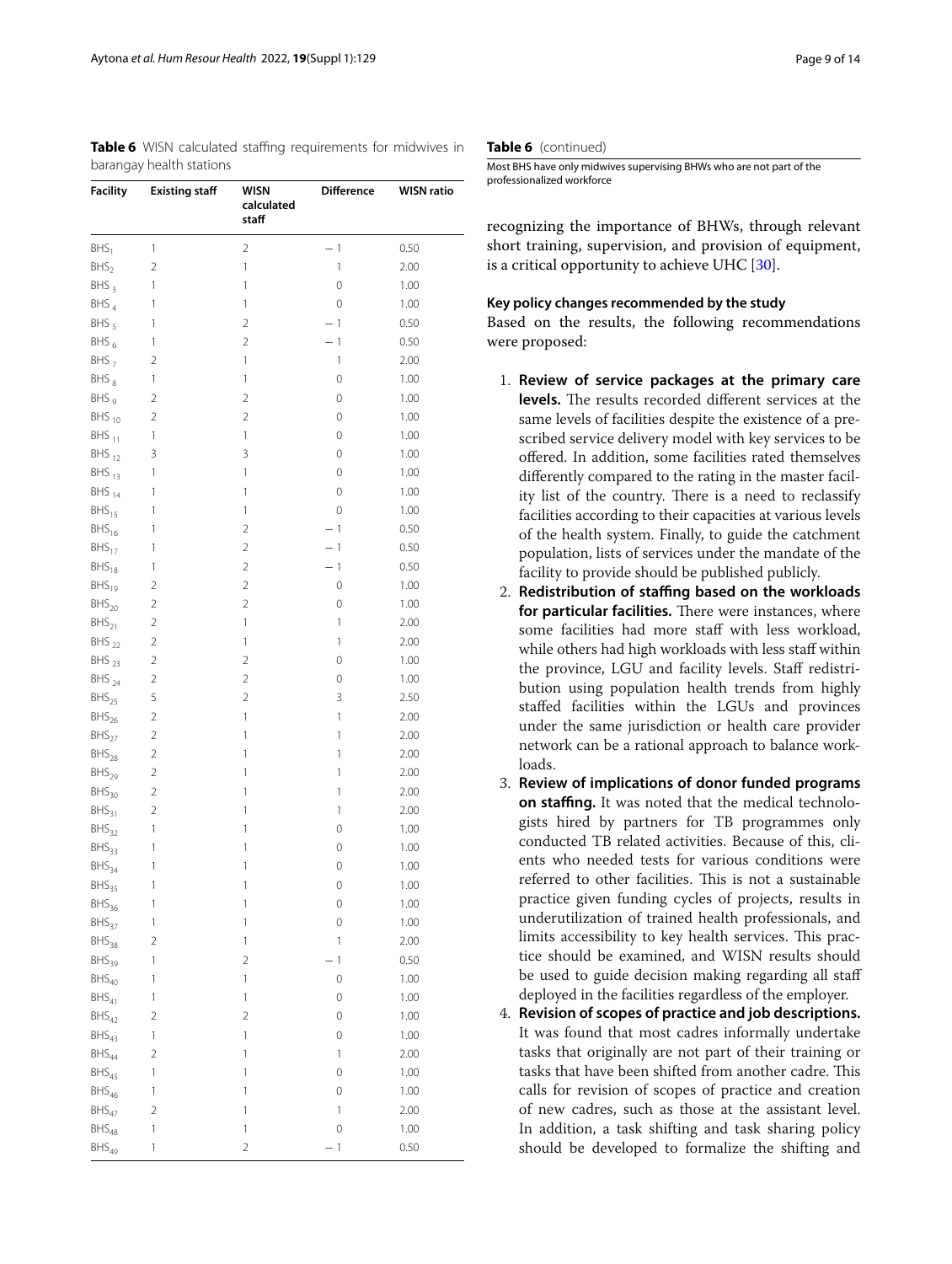| <b>Facility</b>  | Cadre     | Existing<br>staff | WISN<br>calculated<br>staff | <b>Difference</b> | <b>WISN ratio</b> |
|------------------|-----------|-------------------|-----------------------------|-------------------|-------------------|
| $RHU_1$          | Med. Tech | 1                 | 1                           | 0                 | 1.00              |
|                  | Physician | 1                 | 1                           | 0                 | 1.00              |
|                  | Nurse(OP) | 1                 | 1                           | 0                 | 1.00              |
| $RHU_2$          | Med. Tech | 1                 | 1                           | 0                 | 1.00              |
|                  | Physician | 1                 | 1                           | 0                 | 1.00              |
|                  | Nurse(OP) | 1                 | $\overline{2}$              | $-1$              | 0.50              |
|                  | Midwife   | 1                 | 1                           | 0                 | 1.00              |
| $RHU_3$          | Med. Tech | $\overline{2}$    | 1                           | 1                 | 2.00              |
|                  | Physician | 1                 | $\overline{2}$              | $-1$              | 0.50              |
|                  | Nurse(OP) | 3                 | 4                           | $-1$              | 0.75              |
| $RHU_4$          | Med. Tech | 1                 | 1                           | 0                 | 1.00              |
|                  | Physician | 1                 | 1                           | 0                 | 1.00              |
|                  | Nurse(OP) | 3                 | 1                           | $\overline{2}$    | 3.00              |
| $RHU_{5}$        | Med. Tech | 3                 | 2                           | 1                 | 1.50              |
|                  | Physician | $\overline{2}$    | 8                           | - 6               | 0.25              |
|                  | Midwife   | 5                 | 3                           | $\overline{2}$    | 1.67              |
|                  | Nurse(OP) | 5                 | 8                           | - 3               | 0.63              |
| $RHU_6$          | Med. Tech | 1                 | 1                           | 0                 | 1.00              |
|                  | Physician | 1                 | $\overline{2}$              | - 1               | 0.50              |
|                  | Midwife   | 3                 | $\overline{2}$              | 1                 | 1.50              |
|                  | Nurse(OP) | 4                 | 1                           | 3                 | 4.00              |
| RHU <sub>7</sub> | Med. Tech | 1                 | 1                           | 0                 | 1.00              |
|                  | Physician | 1                 | 1                           | 0                 | 1.00              |
|                  | Midwife   | 12                | 3                           | 9                 | 4.00              |
|                  | Nurse(OP) | 8                 | 2                           | 6                 | 4.00              |
| $RHU_8$          | Med. Tech | 1                 | 1                           | 0                 | 1.00              |
|                  | Physician | 1                 | 2                           | $-1$              | 0.50              |
|                  | Midwife   | 2                 | 2                           | 0                 | 1.00              |
|                  | Nurse(OP) | $\overline{2}$    | 3                           | $-1$              | 0.67              |
| $RHU_{9}$        | Med. Tech | 3                 | $\overline{2}$              | 1                 | 1.50              |
|                  | Physician | 4                 | $\overline{2}$              | $\overline{2}$    | 2.00              |
|                  | Midwife   | 7                 | 3                           | 4                 | 2.33              |
|                  | Nurse(OP) | 6                 | 7                           | - 1               | 0.86              |
| $RHU_{10}$       | Med. Tech | $\mathbf{1}$      | 1                           | 0                 | 1.00              |
|                  | Physician | 1                 | 5                           | - 4               | 0.20              |
|                  | Midwife   | $\mathbf{1}$      | 1                           | $\mathbf 0$       | 1.00              |
|                  | Nurse(OP) | 3                 | 6                           | $-3$              | 0.50              |
| $RHU_{11}$       | Med. Tech | $\mathbf{1}$      | 1                           | 0                 | 1.00              |
|                  | Physician | 3                 | 4                           | $-1$              | 0.75              |
|                  | Midwife   |                   |                             | 3                 |                   |
|                  | Nurse(OP) | 8                 | 5                           | $-3$              | 1.60              |
|                  |           | 5                 | 8                           |                   | 0.63              |
| $RHU_{12}$       | Med. Tech | $\overline{c}$    | 1                           | 1                 | 2.00              |
|                  | Physician | $\overline{c}$    | $\overline{c}$              | 0                 | 1.00              |
|                  | Midwife   | 14                | $\overline{4}$              | 10                | 3.50              |
| $RHU_{13}$       | Med. Tech | $\mathbf{1}$      | 1                           | 0                 | 1.00              |

Physician 1 1 0 1.00 Midwife 8 1 7 8.00 Nurse(OP) 2 2 0 1.00

| <b>Facility</b> | Cadre     | <b>Existing</b><br>staff | <b>WISN</b><br>calculated<br>staff | <b>Difference</b> | <b>WISN ratio</b> |
|-----------------|-----------|--------------------------|------------------------------------|-------------------|-------------------|
| $RHU_{14}$      | Med. Tech | $\overline{2}$           | 3                                  | $-1$              | 0.67              |
|                 | Nurse(OP) | 14                       | 3                                  | 11                | 4.67              |
| $RHU_{15}$      | Med. Tech | 1                        | 1                                  | $\mathbf 0$       | 1.00              |
|                 | Physician | 1                        | 3                                  | $-2$              | 0.33              |
|                 | Midwife   | 8                        | 5                                  | 3                 | 1.60              |
|                 | Nurse(OP) | 7                        | 1                                  | 6                 | 7.00              |
| $RHU_{16}$      | Physician | 1                        | 1                                  | $\mathbf 0$       | 1.00              |
|                 | Midwife   | 3                        | $\overline{2}$                     | 1                 | 1.50              |
|                 | Nurse(OP) | 13                       | $\overline{2}$                     | 11                | 6.50              |
| $RHU_{17}$      | Midwife   | $\overline{4}$           | $\overline{2}$                     | $\overline{2}$    | 2.00              |
| $RHU_{18}$      | Nurse(OP) | $\overline{2}$           | $\overline{2}$                     | $\mathbf 0$       | 1.00              |
| $RHU_{19}$      | Med. Tech | 3                        | 1                                  | $\overline{2}$    | 3.00              |
|                 | Physician | 1                        | 1                                  | $\mathbf 0$       | 1.00              |
|                 | Midwife   | 3                        | 2                                  | 1                 | 1.50              |
|                 | Nurse(OP) | 1                        | 1                                  | 0                 | 1.00              |
| $RHU_{20}$      | Physician | 1                        | 1                                  | 0                 | 1.00              |
|                 | Midwife   | 4                        | 1                                  | 3                 | 4.00              |
|                 | Nurse(OP) | 9                        | $\overline{2}$                     | 7                 | 4.50              |
| $RHU_{21}$      | Med. Tech | 1                        | 1                                  | $\mathbf 0$       | 1.00              |
|                 | Physician | 1                        | 1                                  | 0                 | 1.00              |
|                 | Midwife   | 7                        | 6                                  | $\mathbf{1}$      | 1.17              |
|                 | Nurse(OP) | 8                        | $\overline{4}$                     | $\overline{4}$    | 2.00              |
| $RHU_{22}$      | Med. Tech | 1                        | 1                                  | $\mathbf 0$       | 1.00              |
|                 | Physician | 1                        | 2                                  | $-1$              | 0.50              |
|                 | Midwife   | 6                        | $\overline{4}$                     | $\overline{2}$    | 1.50              |
|                 | Nurse(OP) | 5                        | $\overline{2}$                     | 3                 | 2.50              |
| $RHU_{23}$      | Midwife   | 1                        | 1                                  | $\mathbf 0$       | 1.00              |
|                 | Nurse(OP) | 1                        | 1                                  | $\Omega$          | 1.00              |
| $RHU_{24}$      | Physician | 1                        | 2                                  | - 1               | 0.50              |
|                 | Midwife   | 1                        | 3                                  | $-2$              | 0.33              |
|                 | Nurse(OP) | 1                        | $\overline{4}$                     | $-3$              | 0.25              |
| $RHU_{25}$      | Physician | 1                        | $\overline{2}$                     | $-1$              | 0.50              |
|                 | Midwife   | 8                        | 5                                  | 3                 | 1.60              |

Nurse(OP) 1 4 − 3 0.25<br>Physician 1 2 − 1 0.50  $RHU_{26}$  Physician 1 2 − 1 0.50<br>Midwife 1 5 − 4 0.20 Midwife 1  $5 - 4$  0.20<br>Nurse(OP) 1  $5 - 4$  0.20 Nurse(OP) 1 5 − 4 0.20<br>
Med. Tech 2 2 0 1.00

> Physician 1 2 − 1 0.50<br>Midwife 16 12 4 1.33 Midwife 16 12 4 1.33 Nurse(OP) 13 4 9 3.25

> Physician 1 4 − 3 0.25<br>Nurse(OP) 3 4 − 1 0.75

 $RHU_{28}$  Med. Tech 3 6 − 3 0.50<br>Physician 3 4 − 1 0.75 Physician 3 4 − 1 0.75<br>Nurse(OP) 6 5 1 1.20

 $RHU_{29}$  Med. Tech 3 1 2 3.00

 $RHU_{27}$  Med. Tech 2

 $Nurse(OP) 6$ 

Nurse(OP)

# <span id="page-9-0"></span>**Table 7** WISN Results for the Four Cadres in RHUs/CHOs

# **Table 7** (continued)

 $\overline{a}$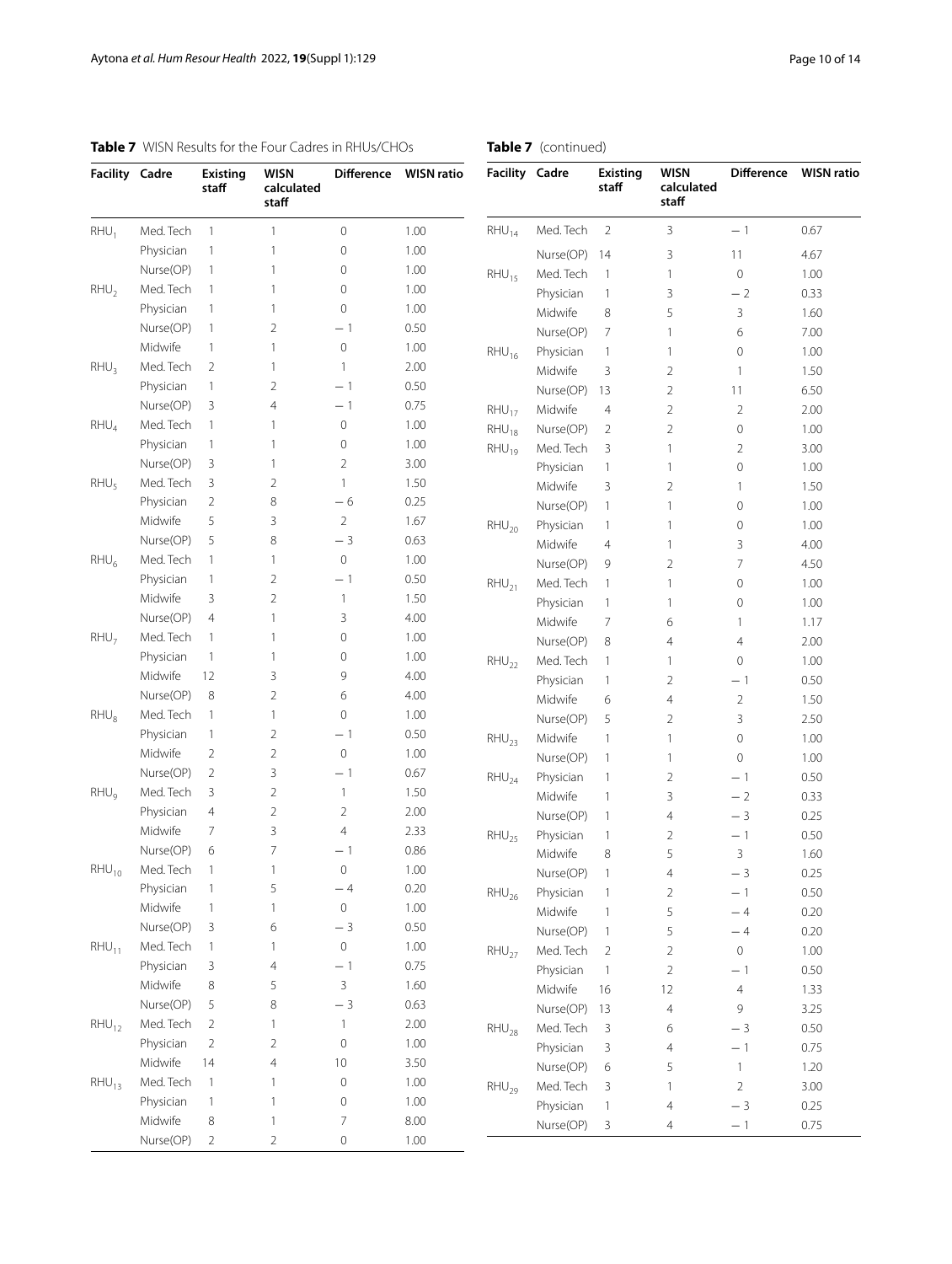## **Table 7** (continued)

| <b>Facility Cadre</b> |           | Existing<br>staff | WISN<br>calculated<br>staff | <b>Difference</b> | <b>WISN ratio</b> |
|-----------------------|-----------|-------------------|-----------------------------|-------------------|-------------------|
| $RHU_{30}$            | Med. Tech | 3                 | 3                           | $\Omega$          | 1.00              |
|                       | Physician | 1                 | 5                           | $-4$              | 0.20              |
|                       | Nurse(OP) | 5                 | 2                           | 3                 | 2.50              |
| $RHU_{31}$            | Med. Tech | $\overline{2}$    | 3                           | $-1$              | 0.67              |
|                       | Physician | $\overline{2}$    | 4                           | $-2$              | 0.50              |
|                       | Nurse(OP) | 3                 | 2                           | $\mathbf{1}$      | 1.50              |
| $RHU_{32}$            | Med. Tech | 1                 | $\overline{2}$              | $-1$              | 0.50              |
|                       | Physician | 5                 | 6                           | $-1$              | 0.83              |
|                       | Nurse(OP) | 3                 | 5                           | $-2$              | 0.60              |
| RHU <sub>33</sub>     | Med. Tech | 1                 | 1                           | 0                 | 1.00              |
|                       | Physician | 1                 | $\overline{2}$              | $-1$              | 0.50              |
|                       | Midwife   | 18                | 5                           | 13                | 3.60              |
|                       | Nurse(OP) | 1                 | 1                           | 0                 | 1.00              |
| $RHU_{34}$            | Midwife   | 24                | 4                           | 20.06             | 6.09              |
| RHU <sub>35</sub>     | Med. Tech | 2                 | 3                           | $-1$              | 0.67              |
|                       | Physician | 1                 | $\overline{2}$              | $-1$              | 0.50              |
|                       | Midwife   | 5                 | 1                           | $\overline{4}$    | 5.00              |
|                       | Nurse(OP) | 3                 | 3                           | 0                 | 1.00              |
| $RHU_{36}$            | Med. Tech | 1                 | 1                           | 0                 | 1.00              |
|                       | Physician | 2                 | 3                           | $-1$              | 0.67              |
|                       | Midwife   | 5                 | 7                           | $-2$              | 0.71              |
|                       | Nurse(OP) | $\overline{2}$    | 2                           | 0                 | 1.00              |
| $RHU_{37}$            | Physician | 1                 | 3                           | $-2$              | 0.33              |
|                       | Nurse(OP) | 3                 | $\overline{2}$              | 1                 | 1.50              |
| $RHU_{38}$            | Physician | 1                 | 1                           | $\mathbf 0$       | 1.00              |
|                       | Nurse(OP) | 2                 | 1                           | $\mathbf{1}$      | 2.00              |
| RHU <sub>39</sub>     | Med. Tech | 1                 | 3                           | $-2$              | 0.33              |
|                       | Physician | 1                 | 2                           | $-1$              | 0.50              |
|                       | Midwife   | 8                 | 5                           | 3                 | 1.60              |
|                       | Nurse(OP) | 2                 | $\overline{2}$              | 0                 | 1.00              |
| $RHU_{40}$            | Med. Tech | 1                 | 1                           | 0                 | 1.00              |
|                       | Physician | 1                 | 1                           | 0                 | 1.00              |
|                       | Nurse(OP) | 5                 | 2                           | 3                 | 2.50              |

sharing practices already being undertaken, ensuring adequate training and supervision are emphasised.

- 5. Development of referral quidelines. There were instances, where referrals were made to a cadre of the same competency at a higher level of care. The study found that often services meant to be conducted at the BHSs or RHUs were referred to level one hospitals. To curb unnecessary referrals to the next level of care, referral guidelines should be developed.
- 6. **Improvement in data collection and investing in**  health information systems. The need for improved data collection and record keeping was emphasised.

Although many of the facilities used the same tools, the modes of reporting difered and data on some key indicators were missing in the fnal reporting tool. The DOH and health facilities should invest in strengthening collection and storage systems for health services and HRH data, as well as linking these systems through an interoperable health management information system to ensure availability of quality data in real time.

7. **Strengthening supervision and management**  of resources. The study found there was a need to strengthen the leadership capacities of the health workers who had additional activities related supervision of resources. Without these skills, it is difficult for the health workers tasked with the roles to supervise and manage the resources (staf, fnancial, equipment and infrastructure) efectively. Use of non-faceto-face modalities for training may be optimized to increase available working time and lessen disruption in health services. Supportive supervision of staf can also promote efficiency gains by minimizing time allotted for repetitive training.

# **Best practices for countries wanting to implement and integrate WISN into HRH management practices**

In the Philippines, WISN was not implemented as a one-time activity, but implemented with the intention of long-term integration into HRH management. Several best practices were identifed to facilitate this integration:

- 1. Development of a governance structure that includes representation of the high-level officials and members of the DOH both for a regular standing committee and for the steering committee,
- 2. Having a dedicated core team from the HRH department, who conduct all planning, lead implementation of WISN, analysis of results, and work closely with the Regional Health Offices.
- 3. Development of a sustainability strategy and plan to guide needed policy modifcations to refect the needs and outputs of WISN, promote domestic resource mobilization to carry out the approach and overall planning for application of results.
- 4. Creating a culture of continuous learning. For example, the Philippines developed an online WISN orientation course for all HR management officers and members of WISN committees, new and old, as part of continuous professional development through an eLearning platform.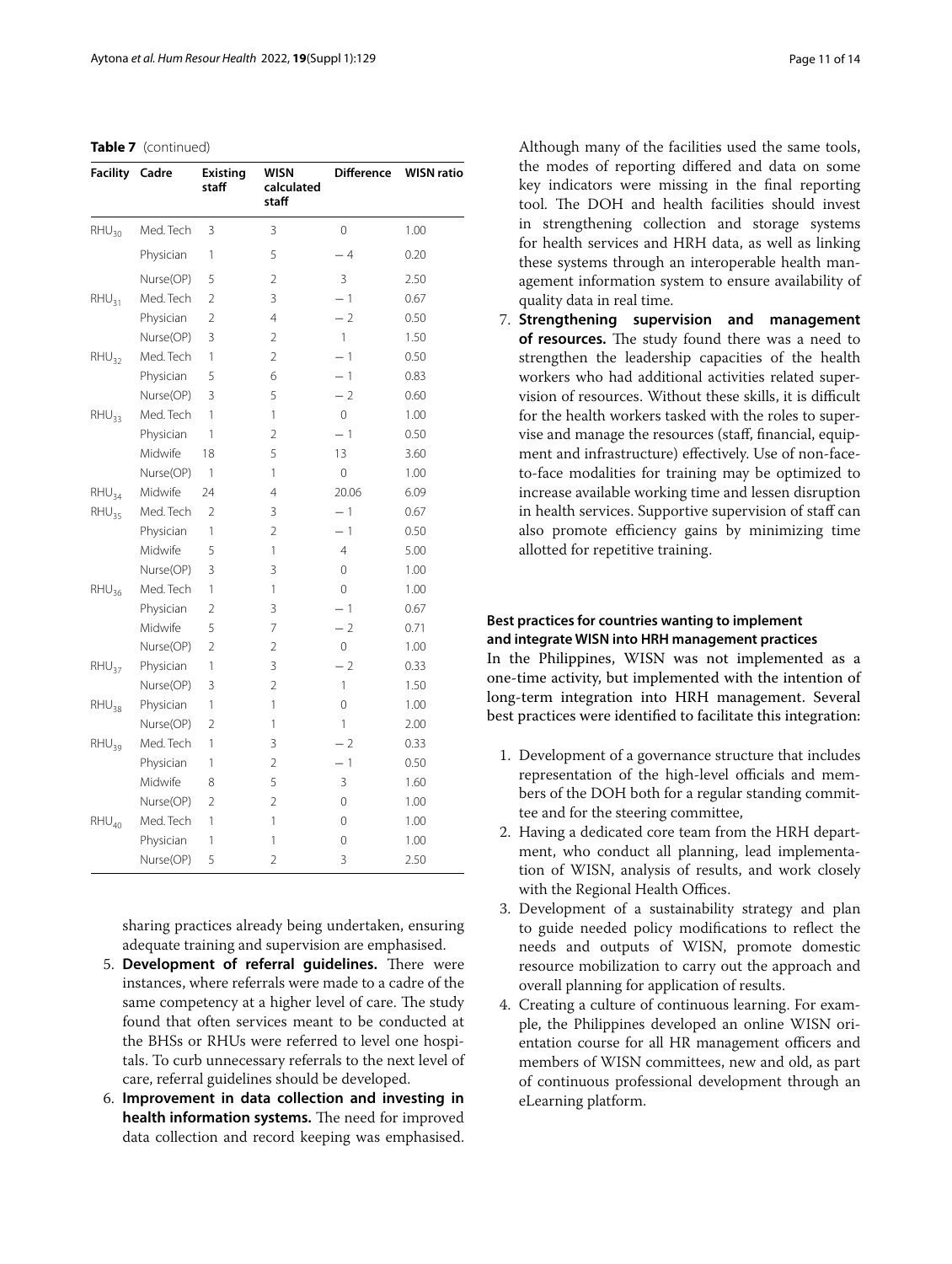

<span id="page-11-1"></span><span id="page-11-0"></span>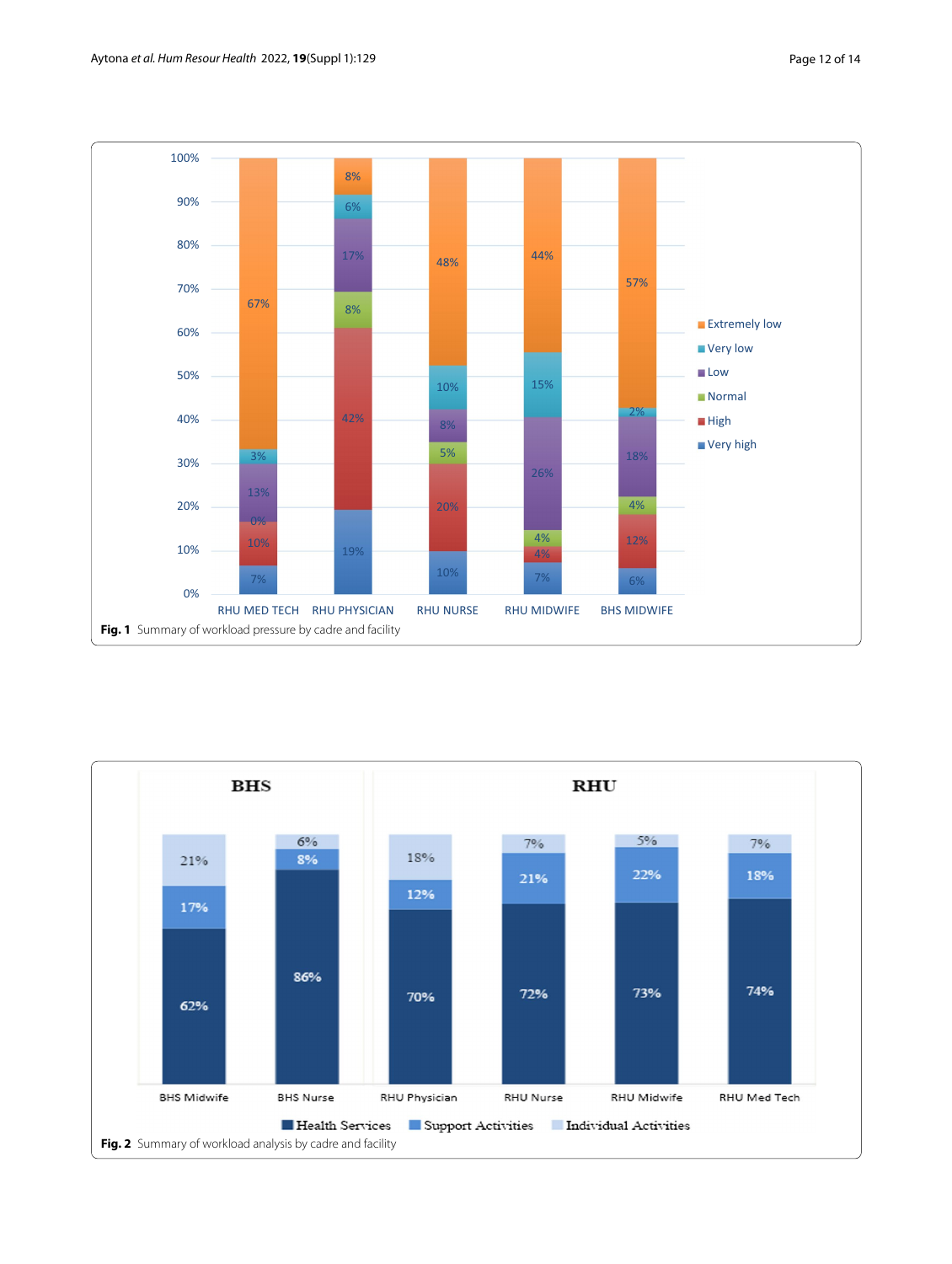<span id="page-12-0"></span>

| <b>BHS</b>         |                                         |                                            |
|--------------------|-----------------------------------------|--------------------------------------------|
| Health worker type | Average of minimum staffing requirement | Average of maximum<br>staffing requirement |
| Midwife            |                                         |                                            |
| Nurse              | 2                                       |                                            |
| <b>RHU</b>         |                                         |                                            |
| Health worker type | Average of minimum staffing requirement | Average of maximum<br>staffing requirement |
| Physician          |                                         |                                            |
| Nurse              |                                         | 4                                          |
| Midwife            |                                         | 4                                          |
| Med Tech           |                                         |                                            |

5. Development of a basic toolkit for training, carrying out WISN and analysing results, relevant and unique to the country.

# **Conclusion**

There is a need for the Philippine health system, both through the DOH and the local government to efficiently optimize the available health workers for PHC. The results provide evidence for staffing requirements in the primary care facilities by defning the minimum and maximum numbers based on workloads, scope of practice and time taken to undertake specifc tasks at the barangay health stations, rural health units and city health offices. WISN results can be integrated into the human resources for health management systems.

#### **Abbreviations**

AWT: Available Working Time; BHS: Barangay Health Station; BHW: Barangay Health Worker; CHO: City Health Office; DOH: Department of Health; EWG: Expert Working Group; HHRDB: Health Human Resources Development Bureau; HRH: Human Resources for Health; HRH2030: Human Resources for Health in 2030 Program; HRO: Human Resource Officer; IRR: Implementing Rules and Regulations; LGU: Local Government Units; OP: Outpatient; RHU: Rural Health Unit; TTF: Technical Task Force; UHC: Universal Health Care; USAID: United States Agency for International Development; WISN: Workload Indicators of Staffing Need; WHO: World Health Organization.

## **Acknowledgements**

The development of this report is the result of concerted efforts from various individuals and institutions. The process involved an inclusive and consultative process with several stakeholders in the health sector at the national, regional, and local government levels. We thank the Department of the Health of the Philippines Undersecretary Dr Mario Villaverde and the Health Human Resources Development Bureau for their commitment and leadership to this process, namely: Charisse Esperanza, Grace Obedoza, Maria Yzlette Lising, April Delos Santos, Madelyne Mabini, Grace Fernando, Angeli Loren Caguioa, Lily Marlyn Briones, Kaycee Manuel and Dr Christine Joan Co. Special thanks goes to the United States Agency for International Development Philippines, specifcally Dr Yolanda Oliveros, for inputs, technical guidance and oversight throughout the process; as well as the HRH2030 Program/Chemonics

International, Wanda Jaskiewicz, Dr Fely Marilyn Lorenzo, Dr Annabelle Borromeo, Matthew Kuehl, and Mark Darren Cacanindin, for the technical and logistical support during all the phases of implementation. In addition, acknowledgement and appreciation must be made to those that participated throughout the process: the regional health offices and local government units and staf of the nine regions, especially the health facilities and health workers visited for their cooperation; members of the Steering Committee for their guidance and valuable inputs throughout the WISN process; members of the technical task force committees from DOH central and regional offices; members of the expert working group committees for their professionalism, tireless efforts and commitment in determining workload components and service activities that guided the data collection process; all data coordinators, collectors and compilers from the Alliance for Improving Health Outcomes, Inc; and the World Health Organization's Khassoum Diallo, Teena Kunjumen, Indrajit Hazarika, and Florante Trinidad for their collaboration, support and feedback throughout the process. Finally, we thank HRH2030/Chemonics technical reviewers Dr Grace Namaganda and Rachel Deussom.

## **About this supplement**

This article has been published as part of Human Resources for Health Volume 19, Supplement 1 2021: Countries' experiences on implementing WISN methodology for health workforce planning and estimation. The full contents of the supplement are available at [https://human-resources-health.biomedcentral.](https://human-resources-health.biomedcentral.com/articles/supplements/volume-19-supplement-1) [com/articles/supplements/volume-19-supplement-1](https://human-resources-health.biomedcentral.com/articles/supplements/volume-19-supplement-1).

## **Authors' contributions**

MO and LM conceptualized the idea and discussed it with KR and MRP who approved the concept. MRP, MGA, MO and LM conducted the feld visits and supervised the data collection. MO participated in all the phases of the WISN study. MO, LM, KR, MRP and MGA analyzed the data and provided a draft report that was reviewed by LM and KR. MGA, MRP, KR, MO, LM all reviewed, revised and produced this fnal manuscript. All authors read and approved the fnal manuscript.

#### **Funding**

The funding was provided by the United States Agency for International Development (USAID) through the Human Resources for Health 2030 Philippines Program implemented by Chemonics International.

#### **Availability of data and materials**

Data is available upon request to the Health Human Resources Development Bureau at psd.hhrdb@doh.gov.ph.

### **Declarations**

#### **Ethics approval and consent to participate**

DOH endorsed the WISN methodology for pilot implementation in the country. DOH provided elaborate explanation on the need for the study to all the